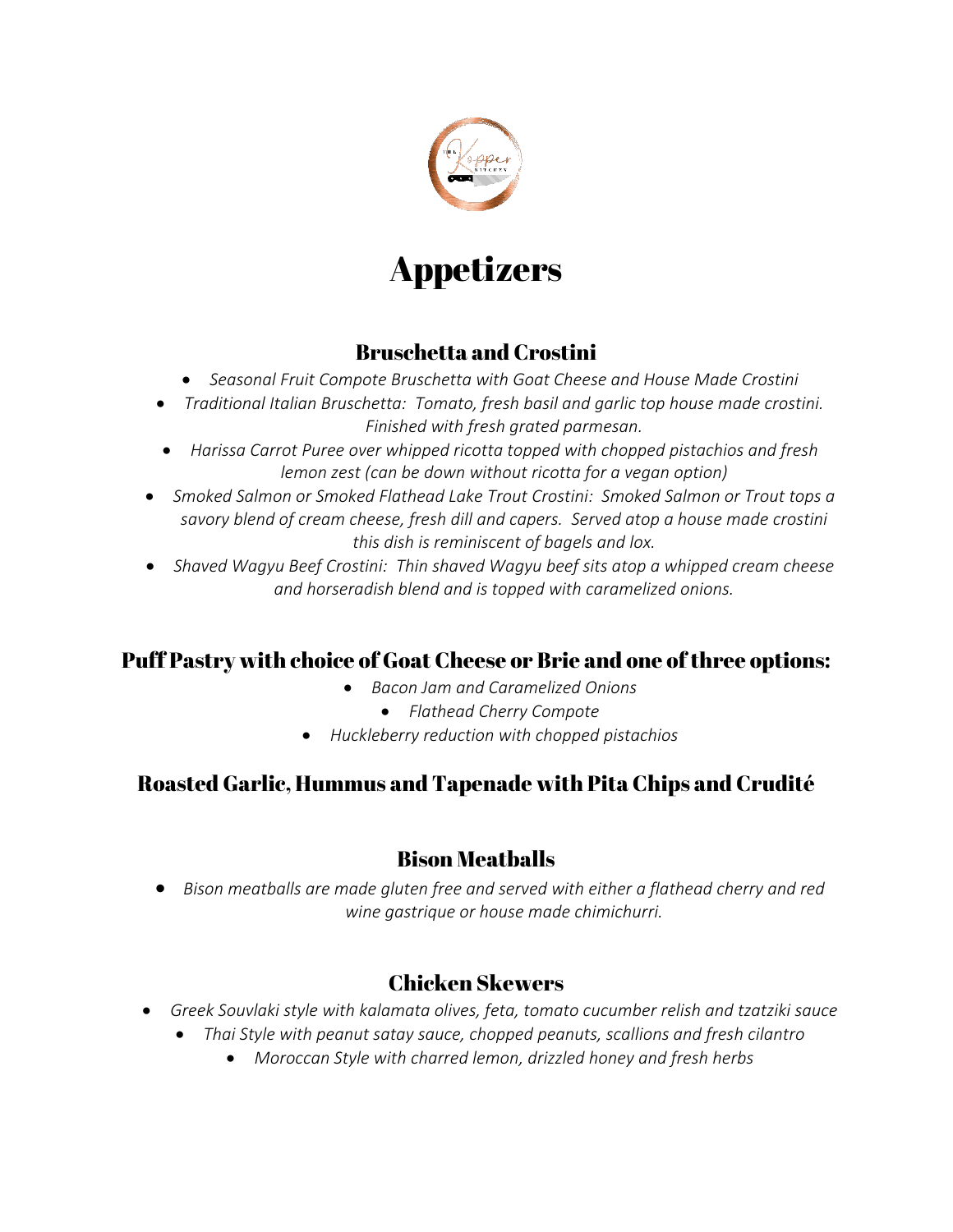# Wagyu Walking Cheeseburgers

*Everything you love in a cheeseburger, served on a skewer. Burgers are gluten free and come with fresh lettuce, tomato and house remoulade*

#### Tostadas

- *Blackened shrimp atop smashed avocado on our house fried corn tortillas topped with mango salsa.*
- *Garlic lime chicken atop black bean puree on our house fried corn tortillas with purple cabbage slaw, chimichurri and crumbled queso fresco*
- *Lobster Tostada with poached lobster atop mango coulis on our house fried corn tortillas topped with house chimichurri and shaved jalapeno.*
- *Vegetarian/Vegan tostadas have mango salsa with black beans atop smashed avocado on our house fried corn tortillas with purple cabbage slaw.*

#### Bacon wrapped Dates

*Dates are stuffed with imported French Brie and herb roasted Marcona almonds and roasted in a sweet bite of bacon and finished with a balsamic reduction.*

# Stuffed Mushrooms

- *Sausage stuffed mushrooms with house made venison and pork sausage, fresh sage and garlic, and topped with grated Romano cheese*
- *Vegetarian stuffed mushrooms are done with fresh chopped veggies, gluten free panko breadcrumbs and a cheese blend*
- *Crab stuffed mushrooms with lump crab meat, cream cheese, house spices and topped with buttered gluten free panko*

# Crab Cakes

*Crab Cakes served bite size with a dollop of house remoulade, microgreens and lemon wedges on the side.*

# Flathead Trout Cakes

*Like a crab cake but better! These are made with locally sourced Flathead Lake Trout and served bite size with a dollop of house remoulade, microgreens and lemon wedges on the side.*

# Pigs in a Duvet with Sweet Mustard Dipping Sauce

*Mini grass-fed beef hotdogs wrapped in puff pastry and finished with our house honey mustard*